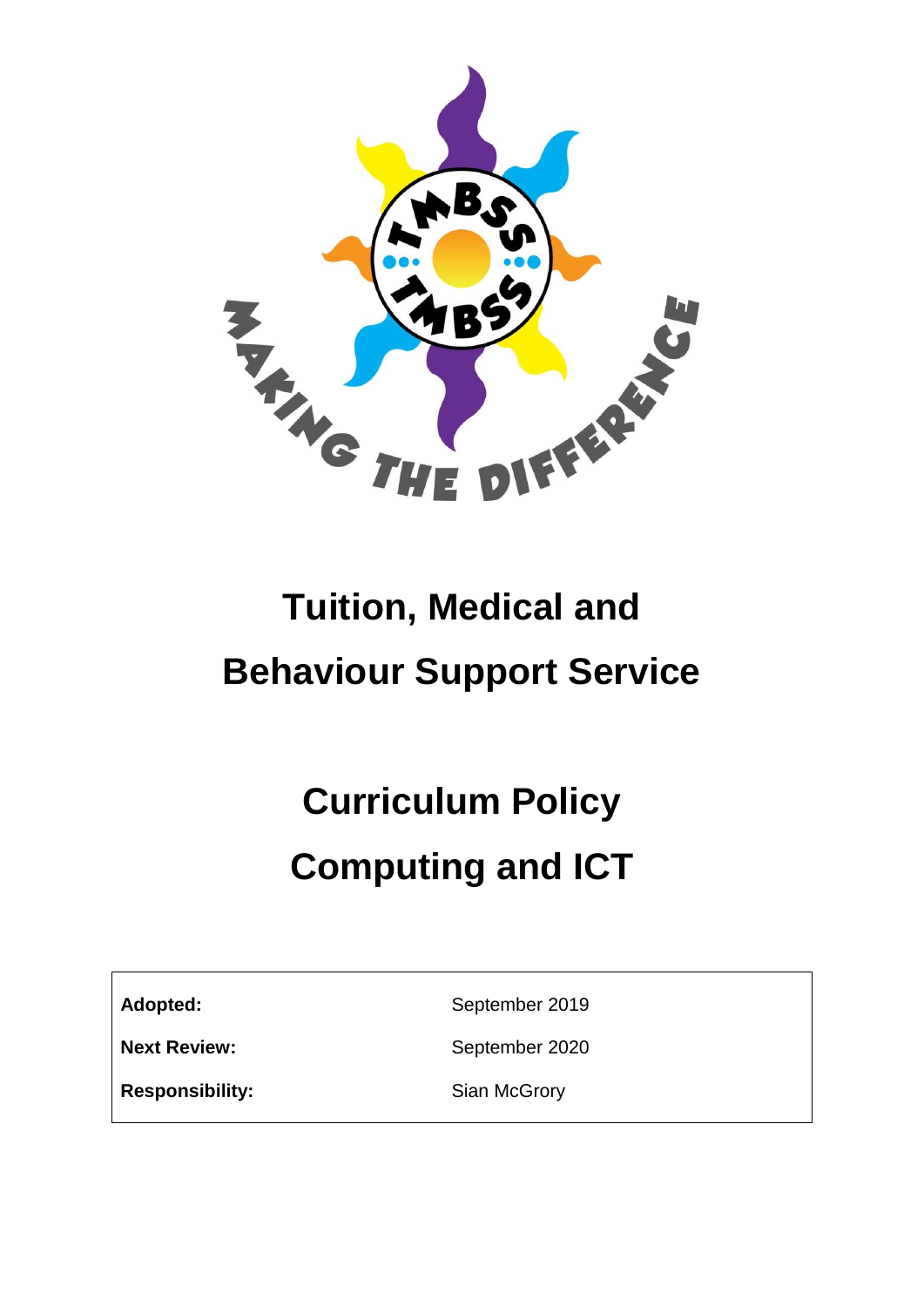Computing and ICT are being used in all areas of the curriculum to help pupils with their understanding in other curriculum areas. ICT is viewed as an integral skill for the pupils to learn as it is now needed for all careers.

Staff at TMBSS are positive role models of ICT using computer in lessons to help with learning and show basic understanding of digital literacy.

#### **Aims and Objectives**

This policy is a working document which provides guidance and information on all aspects of Computing and ICT in the school for staff, parents/carers and governors. To be accessible to all of these groups, the document needs to be available on the website and presented in a way that is easy to understand.

The computing and ICT curriculum aims to help pupils develop skills on a computer that:

- Develop their ability to think in a logical order
- Develop their creative problem thinking skills
- Develop their basic ICT skills
- Develop the awareness on E safety.

Computing covers the three main strands of Computing Creativity, Programing and Digital Literacy. At Key stage 4 computing is cover by the formal qualification of OCR National Creative I Media in which they can gain an award or a certificate.

#### **Equal Opportunities Statement**

The school is committed to the provision of Computing and ICT to all of its pupils. Our programme aims to respond to the diversity of children's cultures, faiths and family backgrounds.

#### **Methodology**

Pupils in Key Stage 3 will follow the TMBSS Key Stage 3 syllabus for Computing, this will be a two year programme following scheme of work. The Centres will initially all teach Year 1 of the scheme of work commencing September 2018, followed by Year 2 of the scheme of work. Work will have to be differentiated to meet the needs of individual pupils. This approach is used so that there is consistency in the teaching of Computing across all Secondary Centres also ensuring that pupils on shared placements or pupils who move from one Centre to another do not duplicate work or miss any essential modules.

This approach will also help the staff teaching Computing as we will be able to assess work across all the centres able to give support to one another making sure that there is a consistency in the quality of Computing teaching.

Pupils in Key Stage 4 will be following the BTEC Digital Information Technology (DIT) qualification. This course has two units of coursework one is about user interaction and make an interface on PowerPoint, and the second Depending on time of entering TMBSS the pupils can have the option of completing the two units of coursework or completing Entry Levels in ICT.